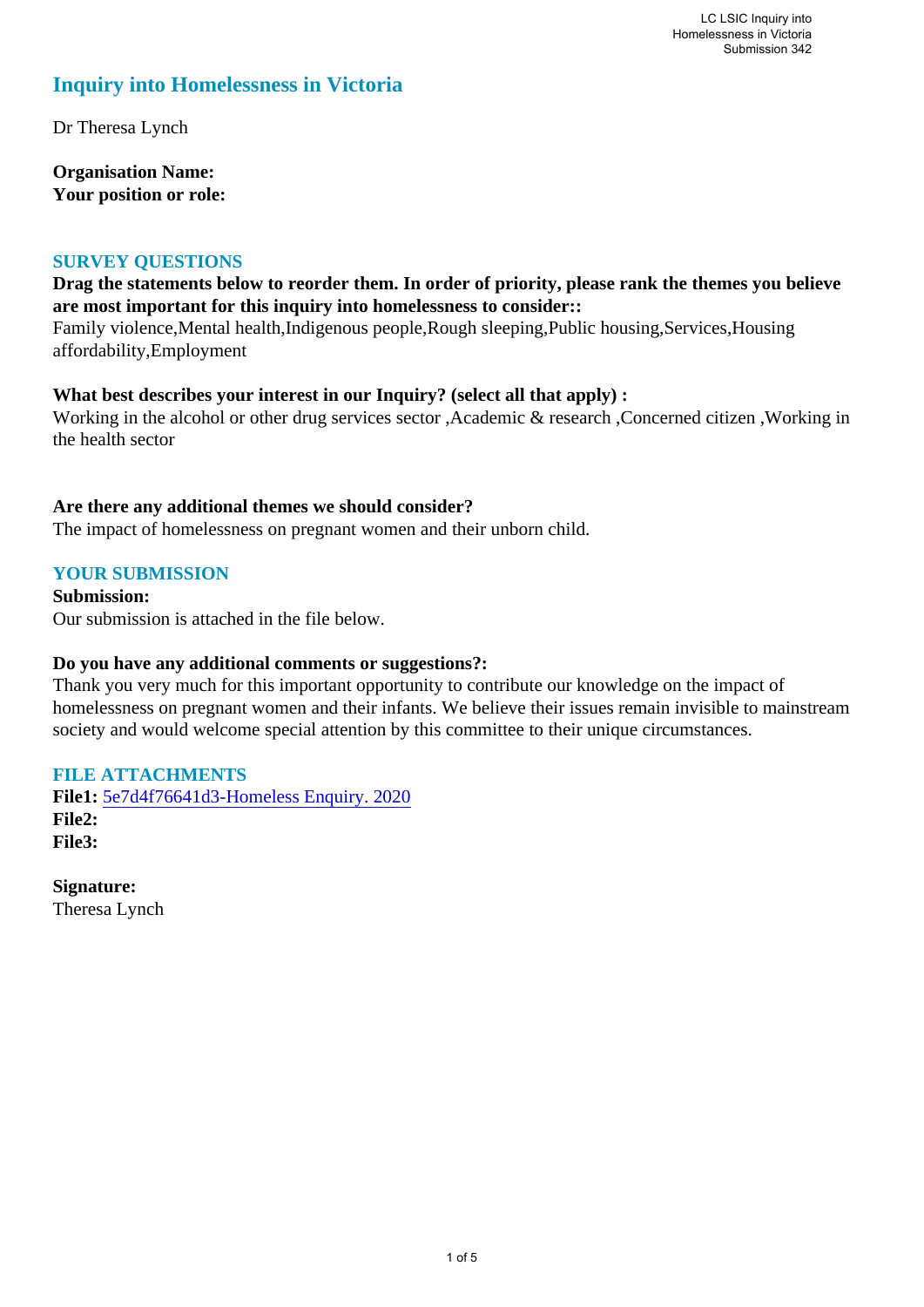

the royal women's hospital

ABN 62 787 822 077 Locked Bag 300 Cnr Grattan St & Flemington Rd Parkville VIC 3052 Australia Tel +61 3 8345 2000 www.thewomens.org.au

Homelessness Enquiry 2020 Committee Manager | Legislative Council Parliament of Victoria |

The Women's Hospital is pleased to have this opportunity to contribute to the Homelessness Enquiry. This submission is also endorsed by the Pregnancy Homelessness Cross‐sector Network Coordinating Committee. It is a newly formed group convened by the Women's hospital and represents over 15 health and housing services across Victoria who are working together for change to transform healthcare, social and housing support that will lead to safe and healthy lives for pregnant homeless women and their infants.

Australia's first and largest specialist hospital, the Women's was established in 1856 as a place where underprivileged women could give birth and receive proper medical attention. For more than 160 years the programs and services offered by the Women's have been guided by the voices and experiences of women facing systemic access barriers and variable care and treatment within the Victorian health system. We believe health equity for all women is more than a vision; it's a responsibility

The Women's is very concerned by the high level of homelessness of pregnant women impacted by drug and alcohol use and the lack and/or level of support provided to them and that of their unborn child. In Victoria we do not know how many homeless women are pregnant at any given time as services are not required to collect this data. However, research from overseas suggests the rate of pregnancy for homeless women is higher than for housed women (Murray, Theobald, Haylett & Watson, 2020).

Pregnant women experiencing homelessness are among some of the most disadvantaged members of our community. They are also one of the most at risk populations in terms of health and wellbeing for themselves and their unborn infant. Evidence shows that large numbers of women and children are homeless as a result of escaping violence and find themselves isolated from social or community supports. Safe and stable housing is paramount to improving their health outcomes and life chances.

Too often homeless pregnant women experience prejudice when undertaking treatment, which creates barriers to their access to just and compassionate care, and to securing stable and safe housing. The lack of stable housing and stress of homelessness profoundly undermines women's ability to access health care, particularly pregnancy care. This in turn creates immediate and long lasting harm to women and their child's health and wellbeing, their ability to bond with and care for their child and keep them safe. For many women, the inability to find suitable housing prior to birth will result in the removal of their baby from their care.

Our experience at the Women's is that pregnancy offers a unique opportunity to engage with women who are in a cycle of drug use, homelessness, trauma and mental illness. Pregnant women are motivated to care for themselves and to do the best for their baby. Stable housing is the essential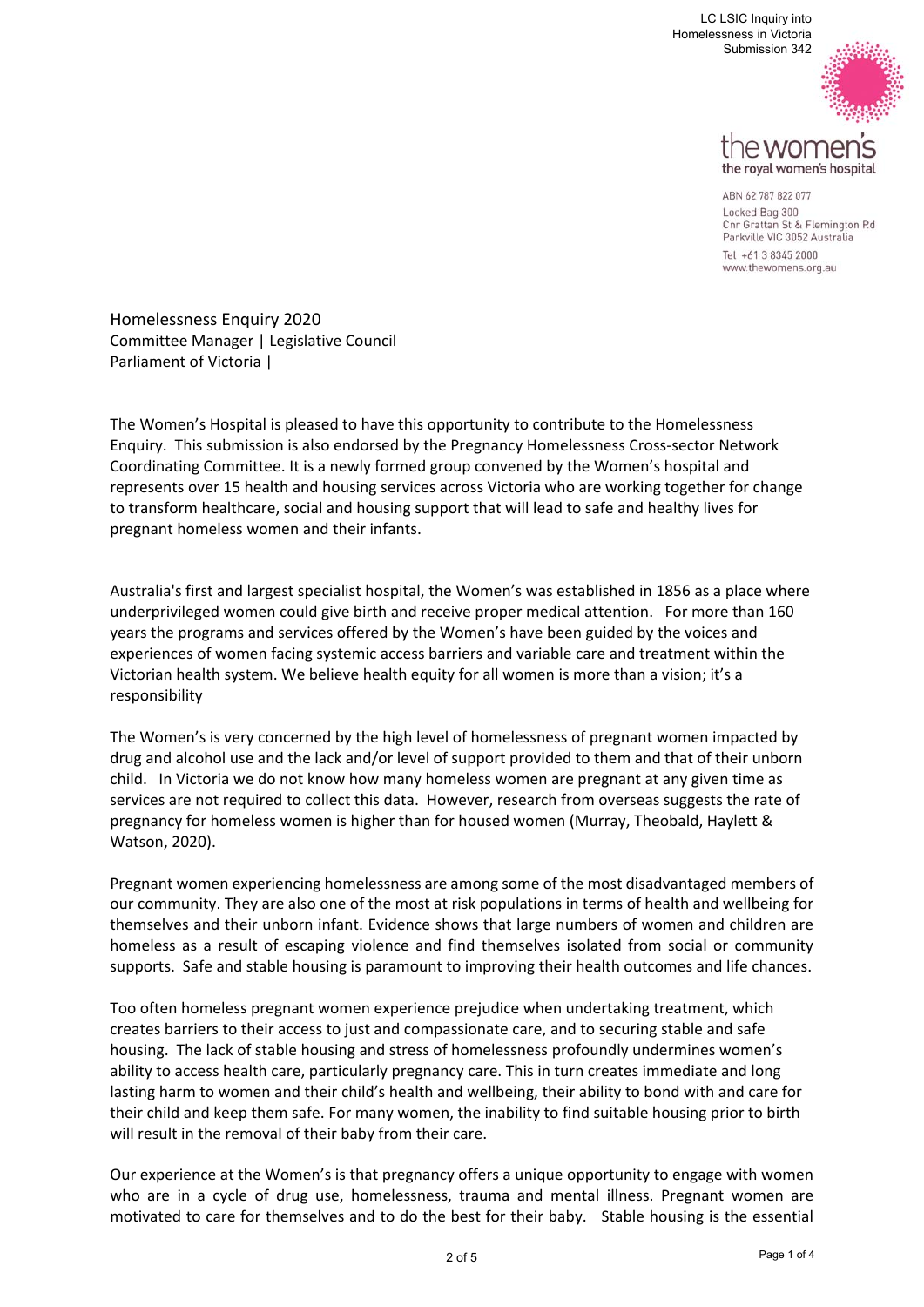

foundation to enable women to engage with specialist and comprehensive services, and to take the necessary steps towards education, employment and engagement with their community.

The Women's are working to raise the profile of these vulnerable women in an effort to produce social changes that deliver a new approach to lifting women and their babies out of a cycle of adversity and deprivation.

In 2017 Associate Professor Suellen Murray led a three stage research project to improve service and policy responses to pregnant women impacted by homelessness. The Women's was very pleased to be on the Expert Reference Group and supporting this important research. The study found being pregnant did not necessarily afford the women greater access to housing support or secure accommodation and highlighted serious gaps in the service system. Our own evidence at the Women's supports these findings. 80% of pregnant women attending our Women's Alcohol and Drug service (WADS) disclose that they lack access to stable and secure housing.

As was reported in Dr Suellen Murray's study, *Not Pregnant Enough? Pregnancy and Homelessness* (2020), women who are pregnant and without stable housing, experience the breadth of homelessness circumstances including sleeping rough and couch surfing and living in varied sites such as hotels, motels, shared houses, crisis accommodation, women and young women's refuges, prison and drug rehabilitation facilities. This report focuses directly on the experiences of women who had been or were at the time pregnant and homeless.

There is a paucity of research that provides critical insight into the experiences of highly vulnerable pregnant women and newborns experiencing homelessness and how this impacts on their immediate and long -term health and well-being. The research steered by Dr Suellen Murray has taken an important step to address this gap in knowledge and to improve the standards of care for vulnerable pregnant women and newborns. It makes several recommendations to improve service delivery, including:

- Improve data collection processes to better identify the number of pregnant homeless women and inform policy and service system development.
- Ensure pregnancy is considered as a critical factor for determining access to housing and support when pregnancy is first identified or disclosed.
- Increase supply of safe and affordable long-term housing and ensure that this is the principal option offered to pregnant homeless women unless it is unsuitable for her specific circumstances.
- Where long-term housing is not available, provide access to other supported housing options including specialist transitional accommodation and safe crisis accommodation
- Develop and implement specialised training for homelessness and housing service workers in relation to homelessness and pregnancy.
- Improve pregnant homeless women's access to wrap-around and continuity-of-care models in hospital and other health settings. (Murray, Theobald, Haylett & Watson, 2020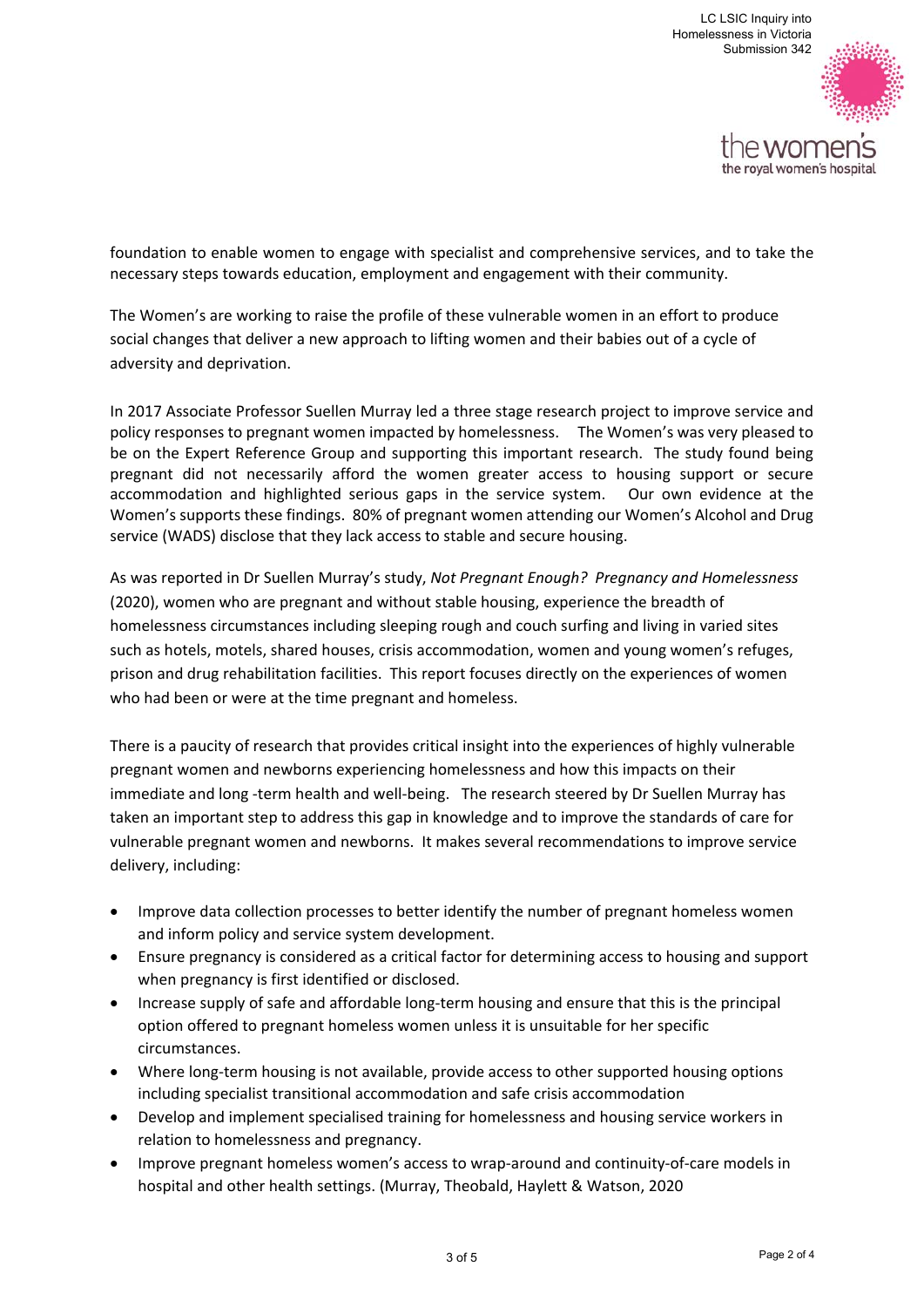

Murray (et al, 2020) provides important evidence to improve service delivery and policy development to meet the needs of pregnant women experiencing homelessness and to engage relevant health, welfare, housing and drug and alcohol services to promote this strategy and further research. This work to improve service delivery to homeless pregnant women is being driven under the auspices of the Pregnancy and Homelessness Network Coordinating Group. It is an important vehicle for leveraging expertise and resources to improve access to services and support to homeless and pregnant women. This group will provide important advocacy and strategic support for advancing further research and policy and practice changes to improve health and social outcomes for pregnant homeless women and their infants.

#### **Summary**

Pregnant homeless women do not receive the level of support required given their circumstances and that of their unborn children. There are both human and economic costs of not intervening early to prevent pregnancy and homelessness. These women and their babies are among the most vulnerable members of our community. Safe and stable housing is paramount to improving their health outcomes and life chances.

There is a need for women specific services and a need to examine and respond to homelessness with a gendered lens. We need to increase pregnant homeless women's access to a continuity-ofcare model for their antenatal care

It is critical that we have an improved data collection based on sector needs to inform policy and system development. We need further research to illuminate the nature and extent of homelessness amongst pregnant women to inform current policy and practice.

There is value in the provision of a range of service models to better support homeless pregnant women. This would include specialist pregnancy workers in generalist services; specific accommodation for pregnant women in generalist homelessness services; and specialist homelessness services for pregnant women. Service provision needs to be underpinned by traumainformed care.

Cross‐sector collaboration across child protection, drug and alcohol, homelessness and pregnancy services will enhance the sharing of information between specialist services and improved system responses to homeless pregnant women and their unborn infants. Specialised training is required for homelessness and housing service workers in relation to homelessness and pregnancy.

As a service system we have an obligation to provide all women presenting for care with dignity, respect and the best possible opportunity to change their circumstances and take control of their lives. At the Women's we believe health equity for all women is more than a vision; it is a responsibility

#### **Reference**

Murray, S., Theobald, J., Haylett, F., & Watson, J. (2020). *Not Pregnant Enough? Pregnancy and Homelessness.* Melbourne, RMIT.